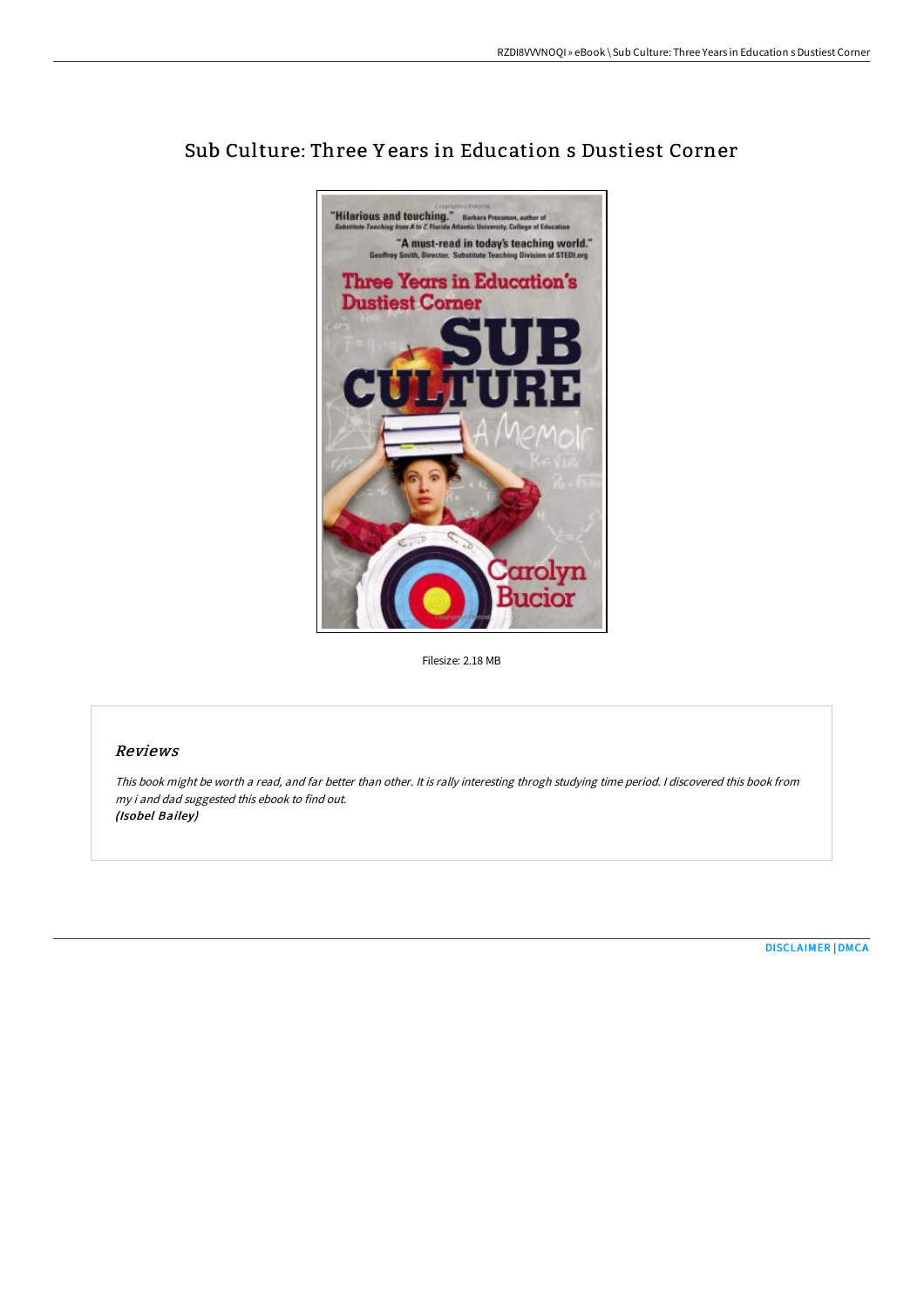## SUB CULTURE: THREE YEARS IN EDUCATION S DUSTIEST CORNER



To read Sub Culture: Three Years in Education s Dustiest Corner eBook, remember to follow the button below and save the document or have accessibility to other information that are relevant to SUB CULTURE: THREE YEARS IN EDUCATION S DUSTIEST CORNER book.

Outskirts Press, United States, 2011. Paperback. Book Condition: New. 201 x 201 mm. Language: English . Brand New Book \*\*\*\*\* Print on Demand \*\*\*\*\*. A must-read in today s teaching world. - Geoffrey Smith, Director, Substitute Teaching Division of Required reading with a due date of immediately! -William Zimmerman, Iona College, Education Department Hilarious and touching. -Barbara Pressman, Author of Substitute Teaching from A to Z, Florida Atlantic University, College of Education Captures the terror and humor of the lone educator thrown overboard into a sea of students. -Peter Rudiak-Gould, author of Surviving Paradise A mid-life career change introduced me to a quirky profession where many employees receive no training, are given enormous responsibilities, solicit sex from minors, and suffer unfortunate events, like having their hair set on fire. The pay averages \$14,400 per year. When author and teacher Frank McCourt wrote that teachers are the downstairs maid of professions, he tipped his hand. Like many educators, he had forgotten the substitute teachers in the sub-basement. Thus begins Sub Culture, a journalistic memoir that exposes a national crisis within education and offers solutions across the board. Journalist, mother and substitute teacher Carolyn Bucior challenges the status quo in this dusty corner of education. She talks to national experts in teacher absenteeism and substitute teaching in order to make sense of her experiences in various K-12 classrooms, from first-grade PE to high-school chemistry. Take your seat in the front row to hear why. Substitute teaching is costly. The U.S. spends \$4 billion a year on subs. Substitute teachers are ineffective. Subs are 10 percent as effective as regular classroom teachers, yet they lead a year s worth of a student s K-12 education. Substitute teaching is dangerous. Subs have had their coffee spiked with hand sanitizer, been struck repeatedly in the...

Read Sub Culture: Three Years in [Education](http://techno-pub.tech/sub-culture-three-years-in-education-s-dustiest-.html) s Dustiest Corner Online  $\mathbb{R}$ Download PDF Sub Culture: Three Years in [Education](http://techno-pub.tech/sub-culture-three-years-in-education-s-dustiest-.html) s Dustiest Corner